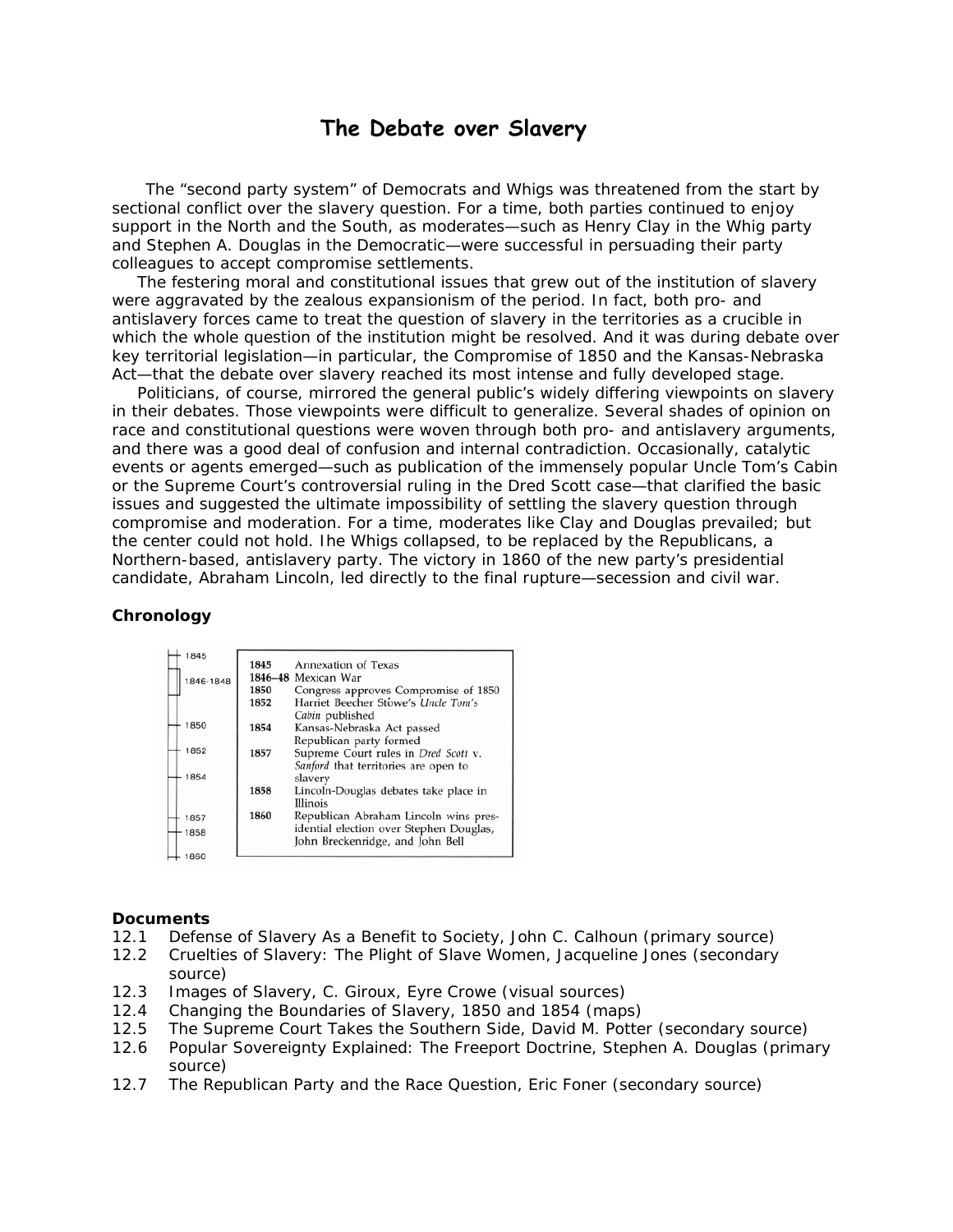### **12.1 Defense of Slavery As a Benefit to Society**

#### John C. Calhoun

Although arguments in defense of slavery varied widely, many Southerners suggested that the institution of slavery was superior to Northern capitalism ("wage slavery") and was an absolute benefit to society. Among the most forceful and influential proponents of this line of thought was John C. Calhoun. In the letter excerpted here, written in 1844 while he was serving as Secretary of State, Calhoun expands on the benefits of slavery. The immediate issue was Britain's threatened interference in the question of the legality of slavery in then-independent Texas. But Calhoun's larger point was that a state had both the right and the responsibility to protect the existence of slavery for the good of all its citizens.

**SOURCE:** Secretary of State John C. Calhoun to Richard Pakenham (April 18, 1844), U.S. House of Representatives, 28th Cong., 1st sess., Doc. 271, 50—53.

### **Consider:**

- 1. Whether the British had a right to try to abolish slavery outside their own borders;
- 2. How abolitionists would have reacted to Calhoun's arguments (see Doc. 11.1);
- 3. How his arguments relate to the "compact theory" of government.

So long as Great Britain confined her policy to the abolition of slavery in her own possessions and colonies, no other country had a right to complain. . . . But when she goes beyond, and avows it as her settled policy, and the object of her constant exertions, to abolish it throughout the world, she makes it the duty of all other countries, whose safety or prosperity may be endangered by her policy, to adopt such measures as they may deem necessary for their protection. .

The policy she has adopted in reference to the portion of that race in her dominions may be humane and wise; but it does not follow, if it prove so with her, that it would be so in reference to the United States and other countries, whose situation differs from hers. . . . With us, it is a question to be decided, not by the Federal Government, but by each member of this Union for itself, according to its own views of its domestic policy, and without any right on the part of the Federal Government to interfere in any manner whatever. . . . A large number of the States has decided that it is neither wise nor humane to change the relation which has existed, from their first settlement, between the two races; while others, where the African is less numerous, have adopted the opposite policy.

It belongs not to the Government to question whether the former have decided wisely or not; . . . if the experience of more than half a century is to decide, it would be neither humane nor wise in them to change their policy. The census and other authentic documents show that, in all instances in which the States have changed the former relation between the two races, the condition of the African, instead of being improved, has become worse. They have been invariably sunk into vice and pauperism . . . while, in all other States which have retained the ancient relation between them, they have improved greatly in every respect—in number, comfort, intelligence, and morals—as the following facts, taken from such sources, will serve to illustrate:

The number of deaf and dumb, blind, idiots, and insane, of the negroes in the States that have changed the ancient relation between the races, is one out of every ninety-six; whilt $\sim$  in the States adhering to it, it is one out of every six hundred and seventy-two—that is, seven to one in favor of the latter, as compared with the former. .

On the other hand, the census and other authentic sources of information establish the fact, that the condition of the African race throughout all the States where the ancient relation between the two has been retained, enjoys a degree of health and comfort which may well compare with that of the laboring population of any country in Christendom; and, it may be added, that in no other condition, or in any other age or country, has the negro race ever attained so high an elevation in morals, intelligence, or civilization.

If such be the wretched condition of the race in their changed relation, where their number is comparatively few, and where so much interest is manifested for their improvement, what would it be in those States where the two races are nearly equal in numbers, and where, in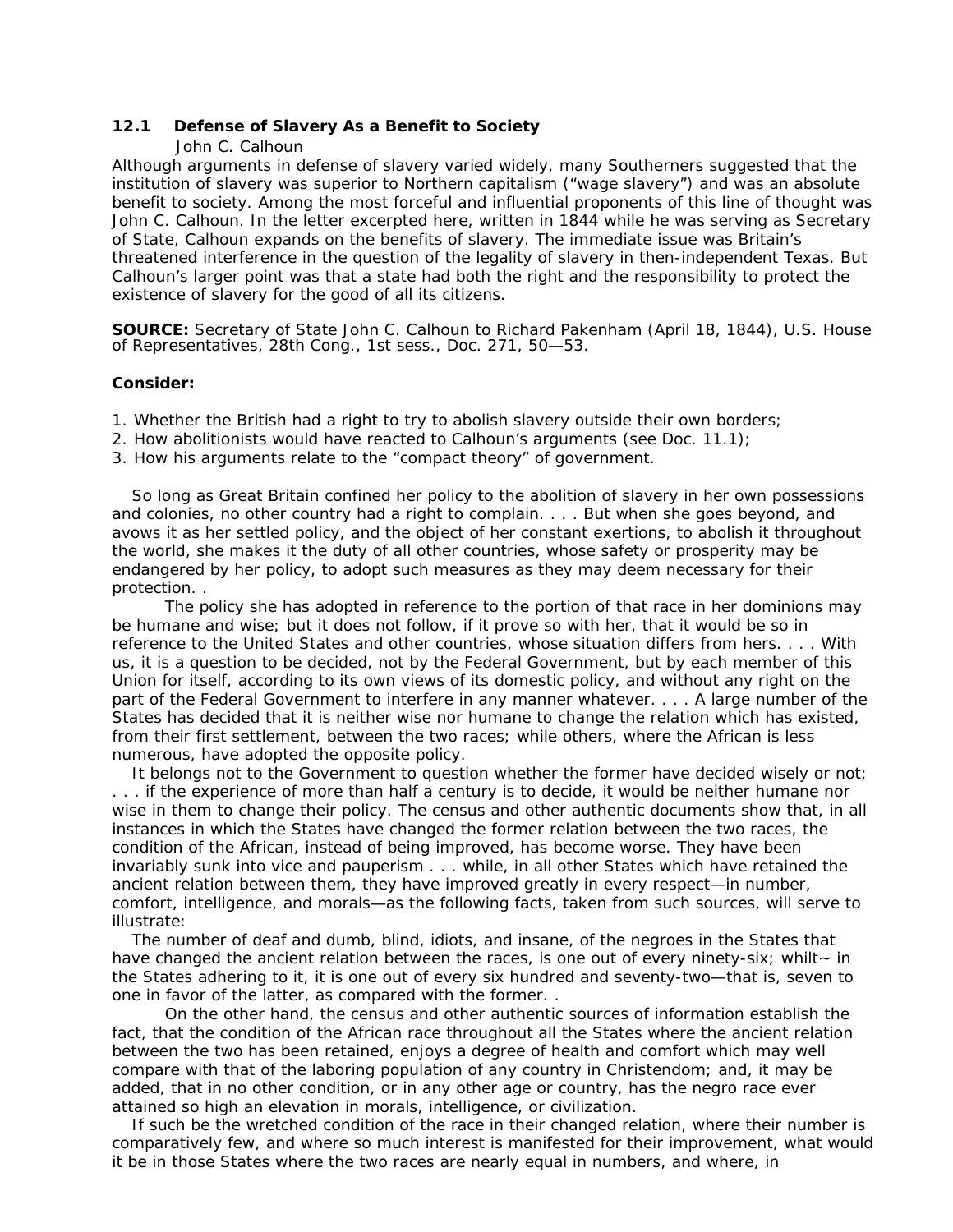consequence, would necessarily spring up mutual fear, jealousy, and hatred between them? It may, in truth, be assumed as a maxim, that two races differing so greatly, and in so many respects, cannot possibly exist together in the same country, where their numbers are nearly equal, without the one being subjected to the other. Experience has proved that the existing relation, in which the one is subjected to the other in the slaveholding States, is consistent with the peace and safety of both, with great improvement to the inferior; . . . In this view of the subject, it may be asserted, that what is called slavery is in reality a political institution, essential to the peace, safety, and prosperity of those States of the Union in which it exists.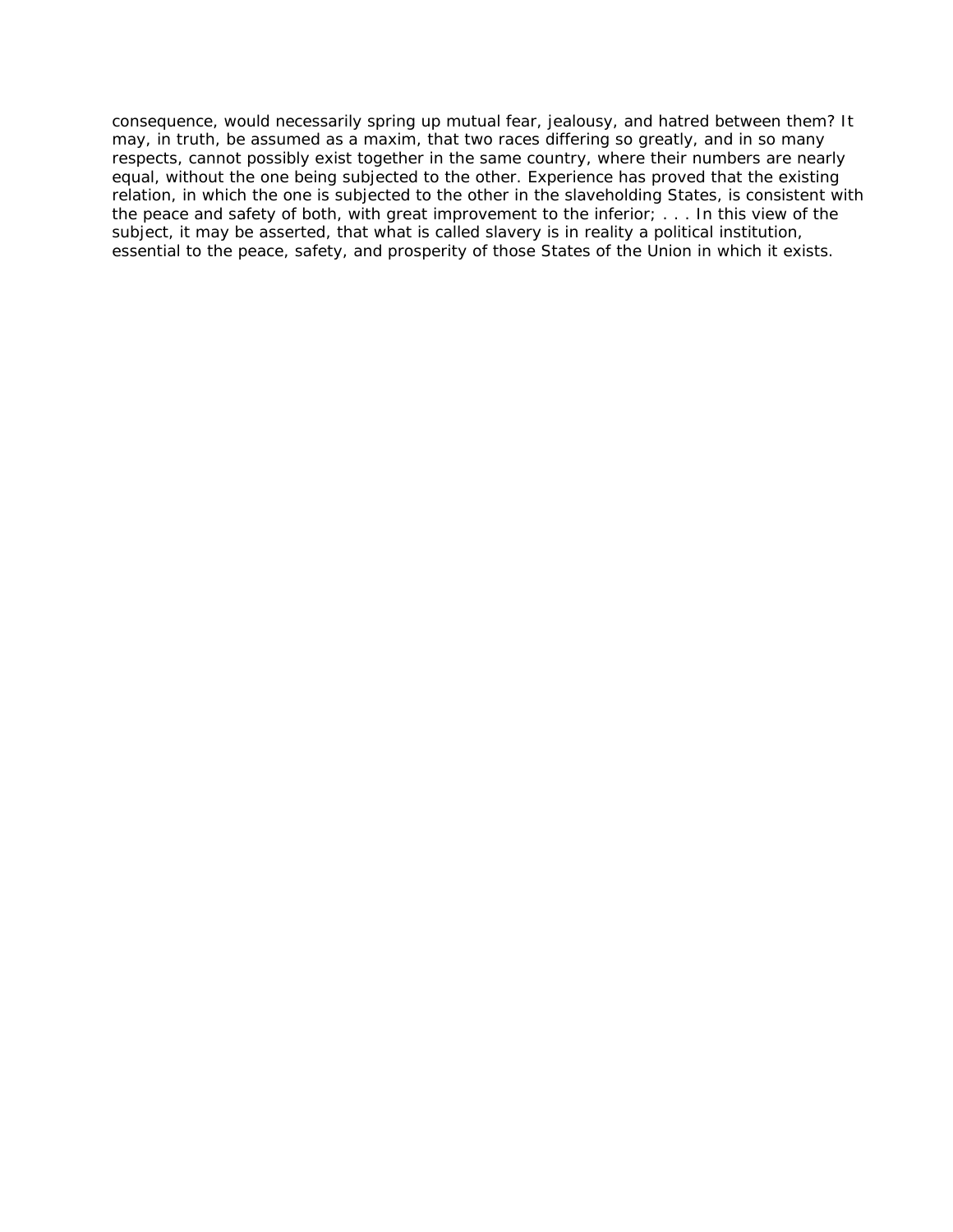## **12.2 Cruelties of Slavery:**

The Plight of Slave Women, Jacqueline Jones

The cruelty suffered by slaves was not limited to physical violence at the hands of slaveholders and overseers, though such violence was certainly widespread. The psychological deprivations caused by the institution of slavery could, over a period of time, be every bit as injurious to blacks as physical punishment. Particularly victimized were slave women, whose plight is described in this excerpt from Jacqueline Jones's study of the history of black women in America.

**SOURCE:** Jacqueline Jones, Labor of Love, Labor of Sorrow: Black Women, Work, and the Family from Slavery to the Present, 11–15, 19, 22, 28. Copyright © 1985 I'y Basic Books, Inc. Reprinted by permission of the publisher.

### **Consider:**

- 1. How the situation described by Jones in this selection compares with Calhoun's depiction of the effects of slavery (Doc. 12.1);
- 2. Why family life was so important to black slaves;
- 3. Whether slave women were worse off, as a group, than male slaves.

A compact, volatile, and somewhat isolated society, the slave-holder's estate represented, in microcosm, a larger drama in which physical force combined with the coercion embedded in the region's political economy to sustain the power of whites over blacks and men over women. . . . As blacks, slave women were exploited for their skills and physical strength in the production of staple crops; as women, they performed a reproductive function vital to individual slaveholders' financial interests and to the inherently expansive system of slavery in general. Yet slave women's unfulfilled dreams for their children helped to inspire resistance against "the ruling race" and its attempts to subordinate the integrity of black family life to its own economic and political interests.

The master took a. . . crudely opportunistic approach toward the labor of slave women, revealing the interaction (and at times conflict) between notions of women qua "equal" black workers and women qua unequal reproducers; hence a slaveowner just as "naturally" put his bondswomen to work chopping cotton as washing, ironing, or cooking. .

However, slave women also worked on behalf of their own families, and herein lies a central irony in the history of their labor. Under slavery, blacks' attempts to sustain their family life amounted to a political act of protest against the callousness of owners, mistresses, and overseers. In defiance of the slaveholders' tendencies to ignore gender differences in making assignments in the fields, the slaves whenever possible adhered to a strict division of labor within their own households and communities. . . . black women's attention to the duties of motherhood deprived whites of full control over them as field laborers, domestic servants, and "brood-sows." .

the definition of slave women's work is problematical. If work is any activity that leads either directly or indirectly to the production of marketable goods, then slave women did nothing but work. Even their efforts to care for themselves and their families helped to maintain the owner's work force and to enhance its overall productivity. .

In his efforts to wrench as much field labor as possible from female slaves without injuring their capacity to bear children, the master made "a noble admission of female equality," observed . . . an abolitionist sympathizer, with bitter irony. Slaveholders had little use for sentimental platitudes about the delicacy of the female constitution when it came to grading their "hands" according to physical strength and endurance. .

Still, slaveowners faced a real dilemma when it came to making use of the physical strength of women as field workers and at the same time protecting their investment in women as childbearers. These two objectives—one focused on immediate profit returns and the other on long-term economic considerations—at times clashed, as women who spent long hours picking cotton, toiling in the fields with heavy iron hoes, and walking several miles a day sustained damage to their reproductive systems immediately before and after giving birth. At the regional level, a decline in slave fertility and increase in miscarriage rates during the cotton boom years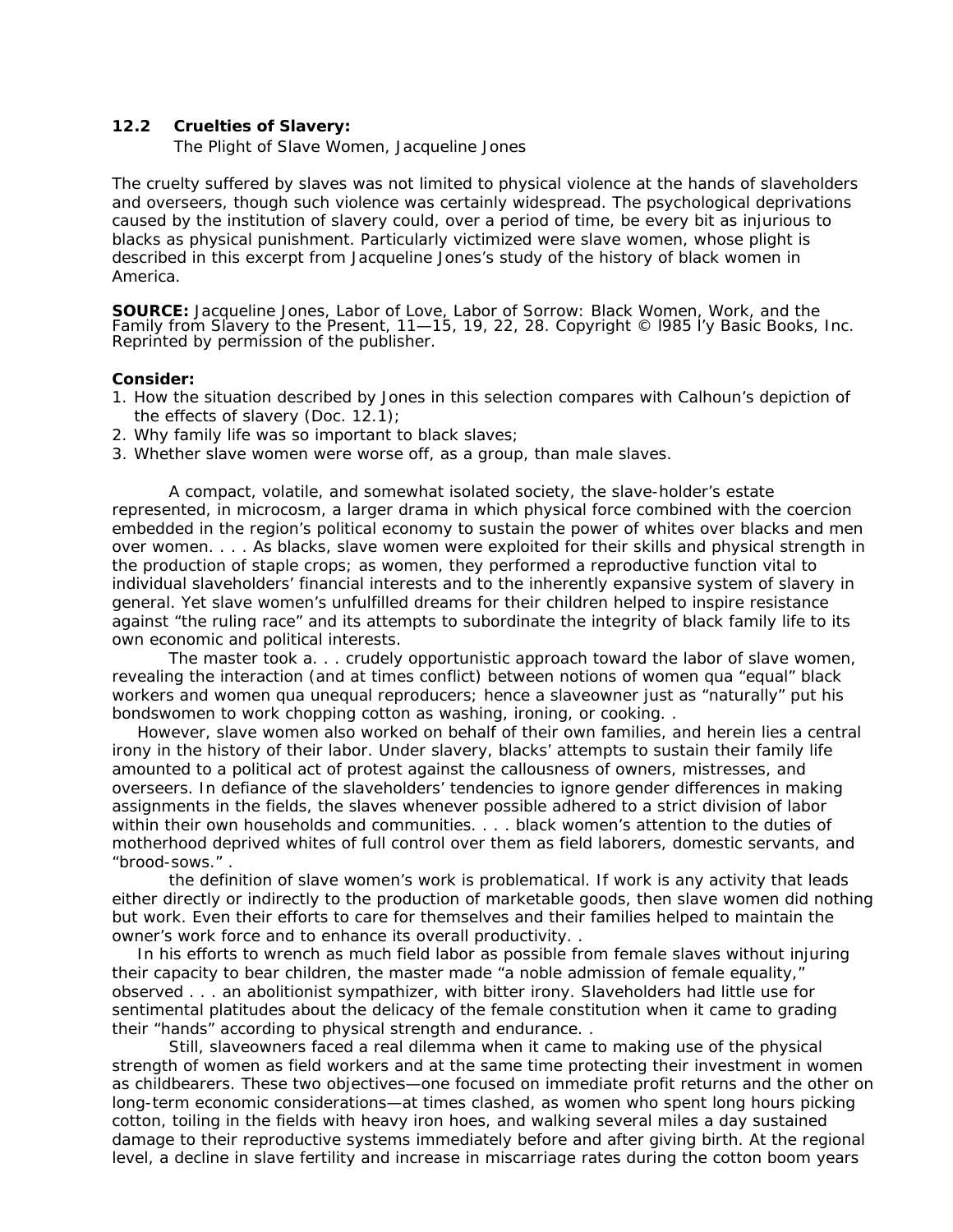of 1830 to 1860 reveals the heightened demands made upon women. .

Work in the soil thus represented the chief lot of all slaves, female and male. . . . Although women predominated as household workers, few devoted their energies full time to this kind of labor; . . . According to Eugene Genovese, as few as 5 percent of all antebellum adult slaves served in the elite corps of house servants .

The allocation of slave women's labor by white men and women was based on three different considerations—the whites' desire to increase staple-crop production, enlarge their work force, and provide for the daily sustenance of their own households. . . . Profit-making was a "rational" basis upon which to set female slaves to work in the fields, but long-term interests related to women's childbearing capacity at times yielded to the demands of the harvest at hand. Owners and overseers alike might easily cross the boundary between chastising black women for workrelated offenses and terrorizing them as a means of asserting control over the entire slave labor force. Moreover, the sexual exploitation of a black woman could produce concentric rings of bitterness that engulfed the white mistress, resulting in further (though economically "irrational") abuse of the victim herself.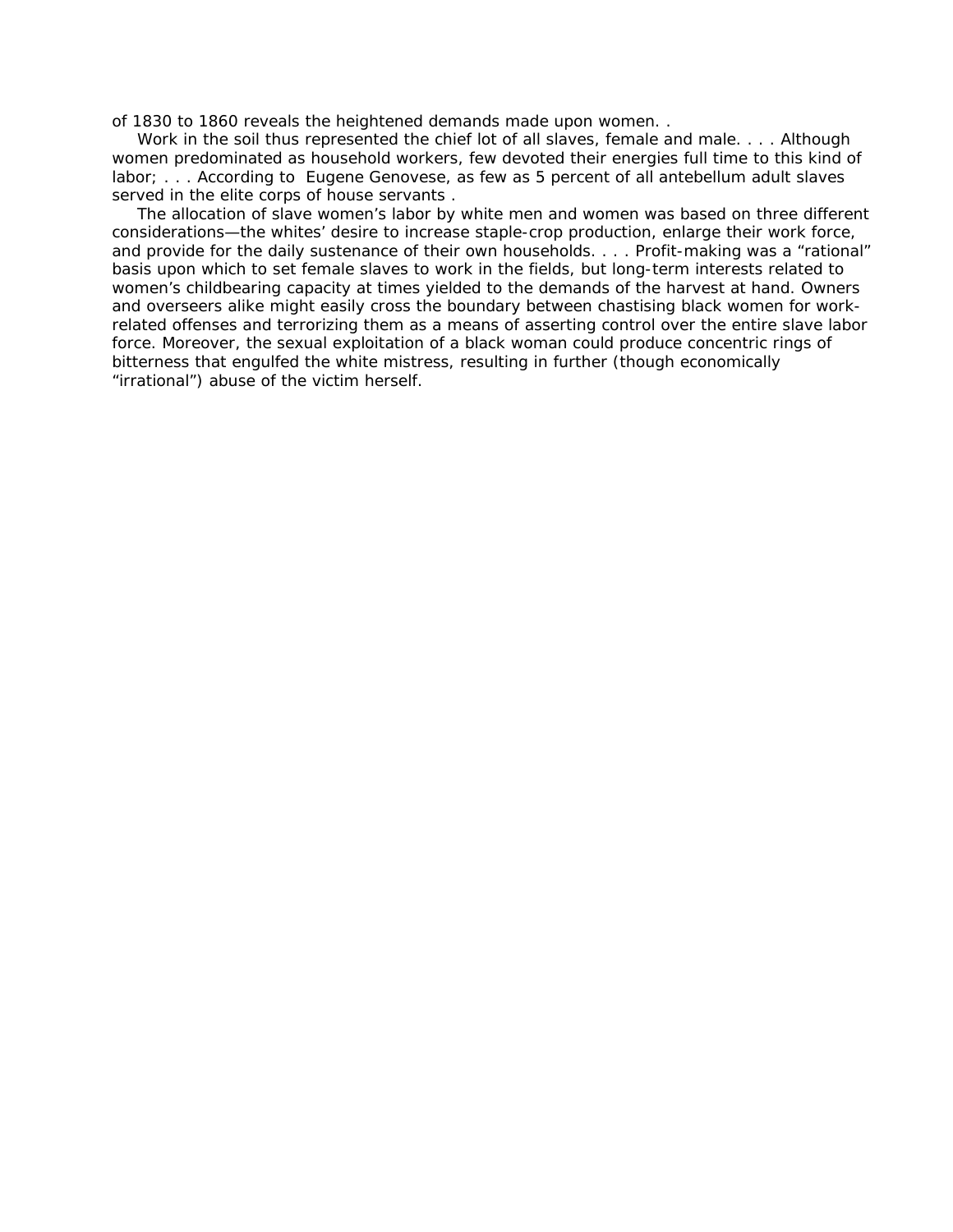## **12.3 Images of Slavery**

Art played an important role in shaping popular perceptions of slavery and plantation life. The vivid imagery of the two paintings reproduced here— one clearly glorifying the plantation and the other portraying the brutalities of black slavery—illustrate the power of visual argument. Not only the specific subjects, but also the style and nature of the artists' respective compositions, convey sharply contrasting messages.

### **Consider:**

- 1. The story told by each painting;
- 2. The mood created, in each case, by the artist's style and composition;
- 3. How Eyre Crowe's representation of the slaves leaving the auction at Richmond reinforces and/or expands upon what is said in Document 12.2.





SOURCE: C. Giroux, "Cotton Plantation," painted between 1850 and 1865. Courtesy, Museum of Fine Arts, Boston, Karolik Collection of American Paintings, 1815-1865, 47.1144; and Eyre Crowe, "After the Sale: Slaves Going South from Richmond" (1853), oil on canvas, 1957.2, Chicago Historical Society.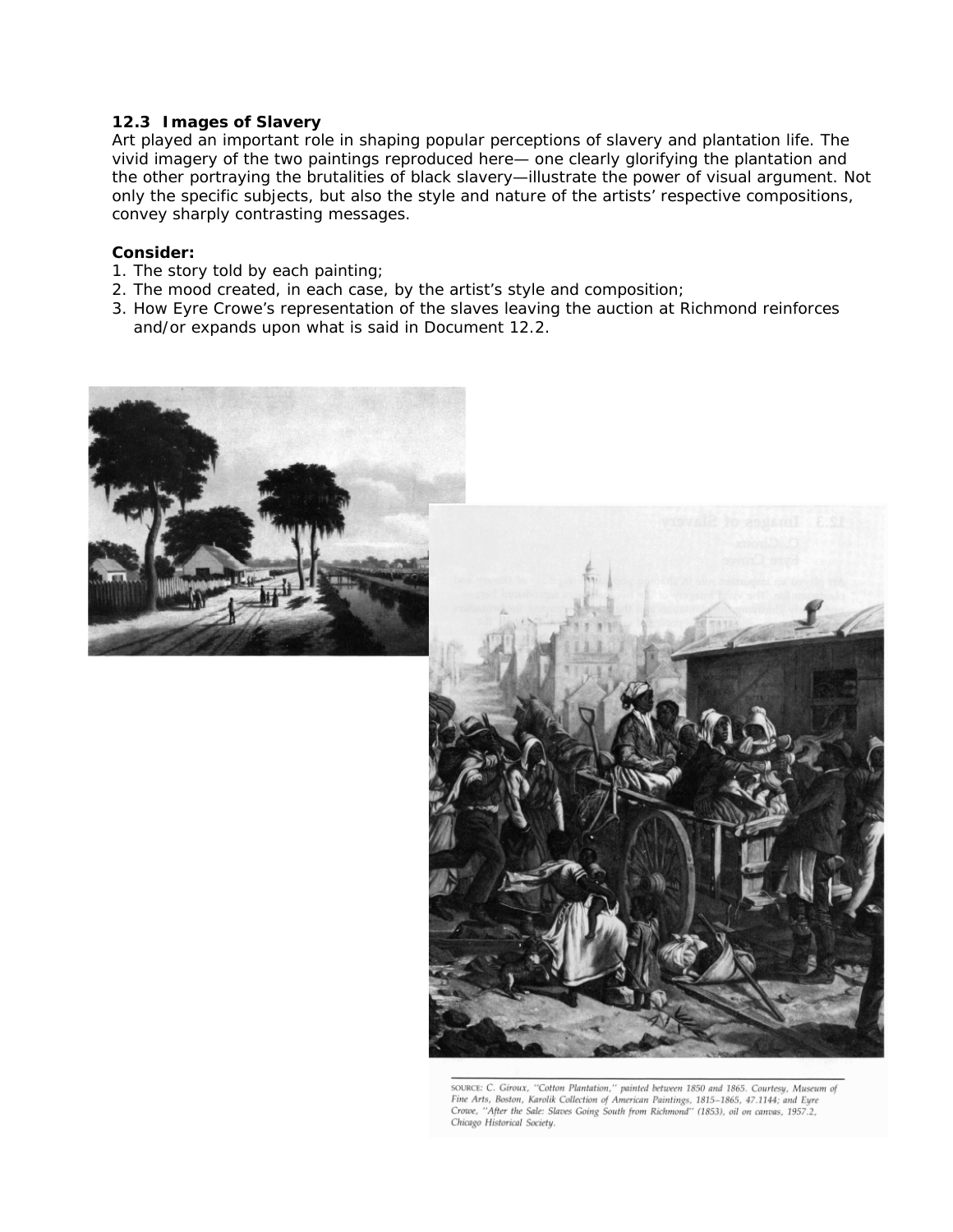### **12.4 Changing the Boundaries of Slavery, 1850 and 1854**

The Missouri Compromise, the Compromise of 1850, and the Kansas-Nebraska Act all involved the drawing of boundary lines that were designed to resolve the question of where slaveholders could legally take their slave "property" within American territory. Each of these acts was viewed, at least for a time, as a permanent solution. The Missouri Compromise had prohibited slavery north of 36° 30' latitude in the area west of Missouri, which was admitted as a slave state. The two maps reproduced here show how the acts of 1850 and 1854 altered the situation.

### **Consider:**

- 1. Whether these maps reveal different underlying principles at work;
- 2. Whether it was realistic for Southerners to hope that slavery would expand westward, given the territories where slavery was allowed after 1854;
- 3. Whether the Missouri Compromise could have served as a permanent solution to tin' question of slavery in the territories, if the extent of American territory had not changed after 1820.



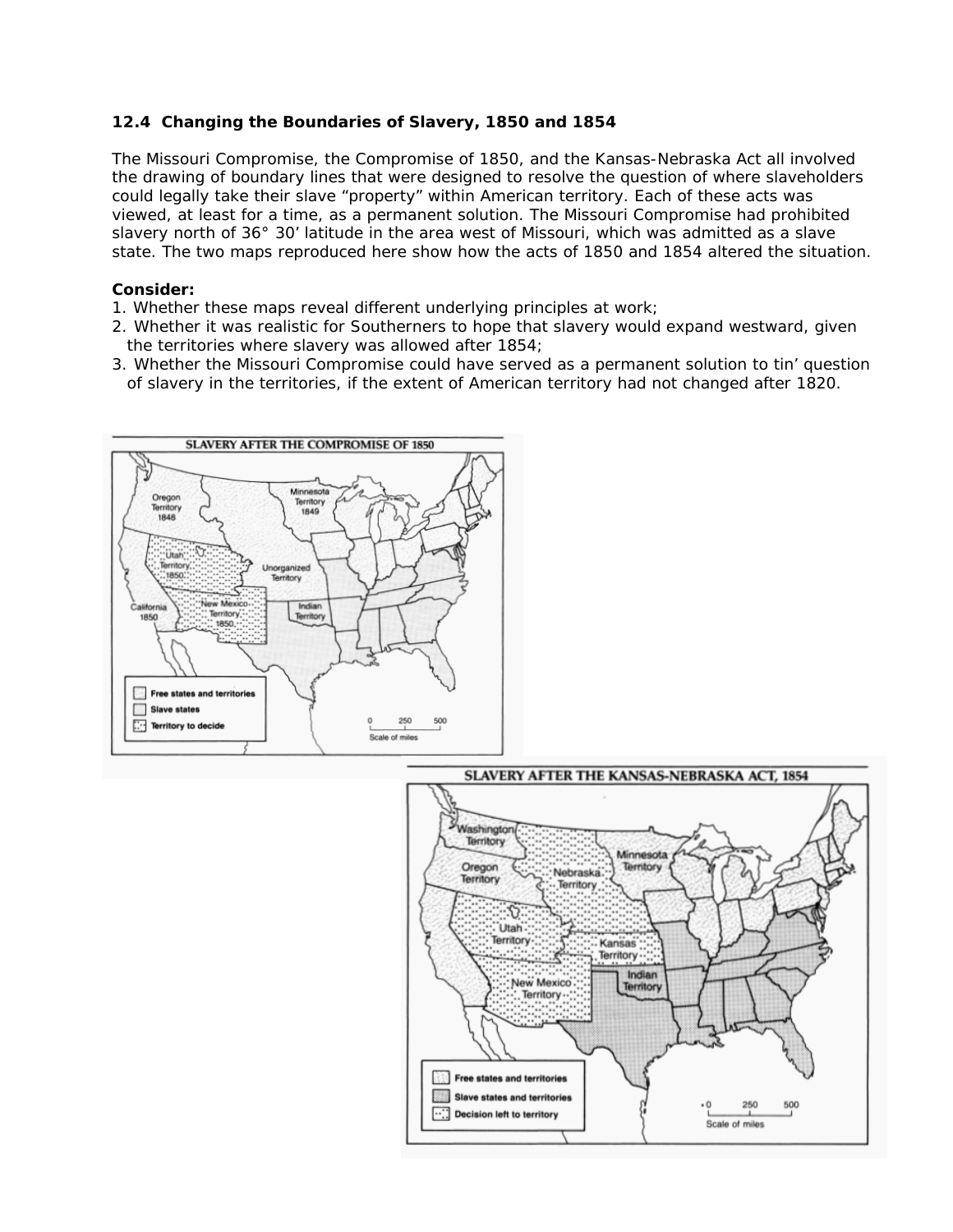#### **12.5 The Supreme Court Takes the Southern Side**

David M. Potter

While moderates in Congress tried to contain the explosive slavery issue through compromises, the Supreme Court struck a blow against their efforts in its controversial ruling in the 1857 case, Dred Scott v. Sanford. Chief Justice Taney, who spoke for the Court's Southern majority, hoped to resolve the thorny questions related to the expansion of slavery by going well beyond the narrow issue of the case. In a posthumously published book, The Impending Crisis, 1848—1861, renowned historian David Potter takes the Court to task for its attempt to accomplish what Congress could not, or would not, do. This excerpt from Potter's book discusses the ways in which the Court failed the American public in rendering its decision.

SOURCE: David M. Potter, The Impending Crisis, 1848-1861, compiled and edited by Don E. Fehrenbacher, 290–93. Copyright © I976 by The Estate of David M. Potter. Reprinted by permission of Harper & Row, Publishers.

### **Consider:**

- 1. Where Potter's sympathies lie on the issues lie is discussing;
- 2. Whether the Supreme Court should have tried to "settle the sectional fight by resolving a question which Congress had avoided";
- 3. Whether the Court should have avoided "strengthening the extremists" in issuing its decision in the Dred Scott case.

Like a good many other measures during these years. . . the Dred Scott decision conspicuously failed to accomplish what was expected of it, either by its advocates or by its opponents. . . . it strangely combined theoretical significance with trivial consequences. Probably no other major judicial decision in history affected the daily lives of as few people as this one. It annulled a law which had in fact been repealed three years previously, and it denied freedom to the slaves in an area where there were no slaves.

Yet, in other respects, it was momentous in its meaning and its indirect results, and by all functional tests, it was a failure for those who supported it and a disaster for the American people. The extent of this failure and disaster can be measured in three ways.

First, it is legitimate to ask what effect the decision had in reducing sectional tensions. Clearly it had none, but instead it placed obstacles in the way of sectional adjustment. In the South, for instance, it encouraged southern rights advocates to believe that their utmost demands were legitimized by constitutional sanction. . . . In the North, on the other hand, it strengthened a conviction that an aggressive slavocracy was conspiring to impose slavery upon the nation, . . . While thus strengthening the extremists, it cut the ground from under the moderates. . . . Second, . . . a question arises as to the realism of the justices in supposing that they could settle the sectional fight by resolving a question which Congress had avoided. . . . It was a ruling which invalidated a measure passed by Congress, and which sought to validate a position that Congress had repeatedly voted against. . . . However admirable may have been the courage of the justices in facing the music, their tactical judgment was wretched.

Finally, the Dred Scott decision was a failure because the justices followed a narrow legalism which led them into the untenable position of pitting the Constitution against basic American values, although the Constitution in fact derives its strength from its embodiment of American values. Concretely, the American people wanted the United States to be a republic of free people and regarded the Constitution as essentially a charter for a free people. The utmost exception which they would make was to concede the right of local areas (states) to maintain slavery as a local—and, they hoped, temporary—institution. But always they regarded slavery as having only a local sanction, and freedom as having a national sanction. . . . The South, while attempting defensively to ward off attacks on slavery, had adopted a position that went far beyond the defensive. Southern leaders had developed the doctrine that southern citizens with southern property (slaves) could not legally be kept out of the federal territory. The argument was not without legal plausibility, but it fatally reversed the place of slavery and freedom in the American system. It made freedom local—an attribute of those states which abolished slavery, but not of the United States; it made slavery national, in the sense that slavery would be legal in any part of the United States where a state government had not abolished it. Apart from the morality of it, this was a ruinous decision because, in the process of splitting logical hairs, it arrived at a result which converted the charter of freedom into a safeguard of slavery.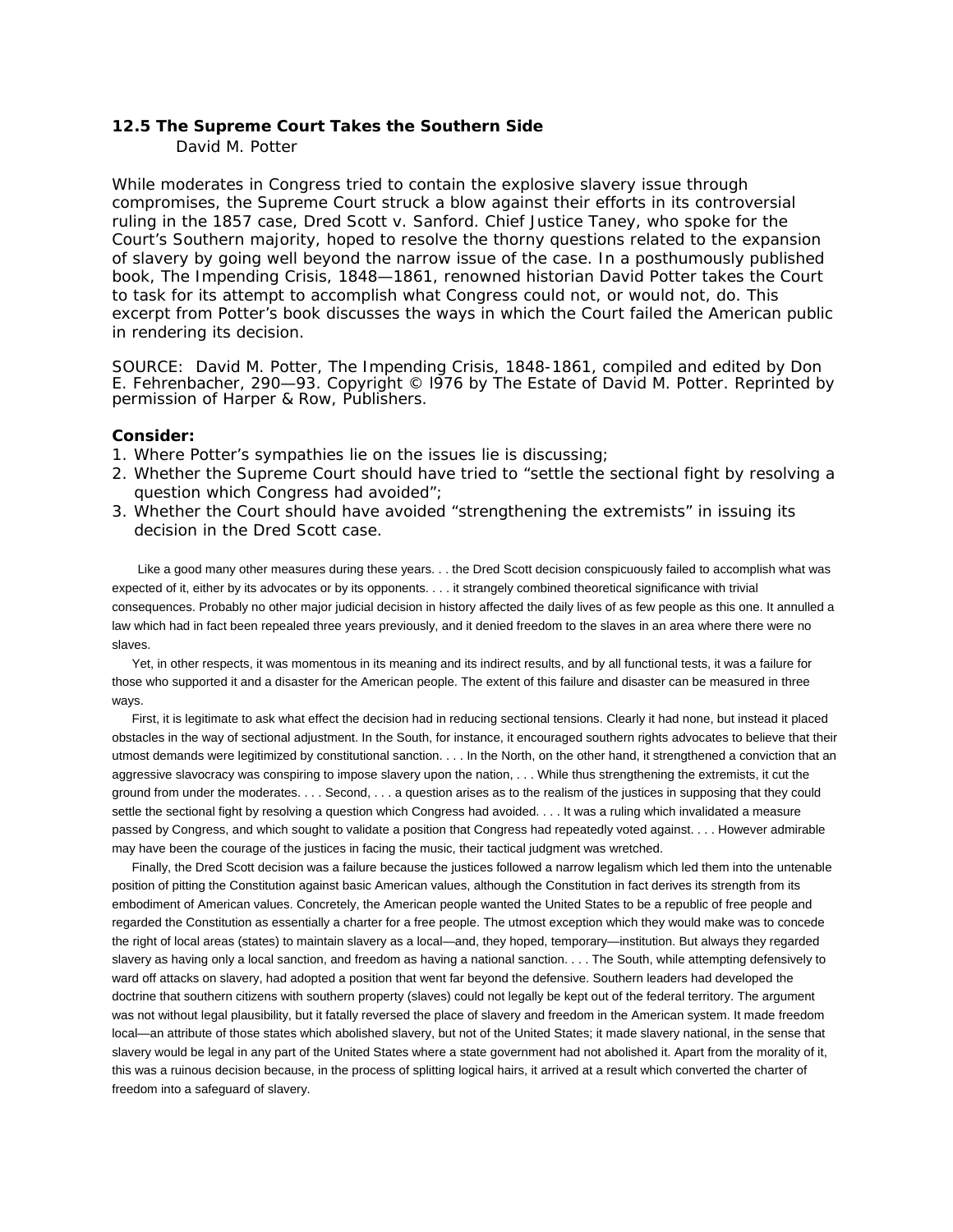### **12.6 Popular Sovereignty Explained: The Freeport Doctrine**

### Stephen A. Douglas

In 1858, public attention focused on the campaign in Illinois, where Republican Abraham Lincoln and Democrat Stephen A. Douglas were competing for a seat in the Senate. In a series of seven debates held across the state, Lincoln hammered away at the inconsistencies in the "popular sovereignty" doctrine supported by Douglas. At Freeport, Lincoln extracted from Douglas a statement that was supposed to explain how the people of a territory could exclude slavery in spite of the recent Dred Scott ruling. Douglas's "Freeport Doctrine," excerpted here, was artful, but it also opened him up to charges of cynicism and lack of moral concern. In particular, "popular sovereignty" now began to appear to many Northerners as a less useful tool against the expansion of slavery than they had previously thought.

SOURCE: Created Equal? The Complete Lincoln-Douglas Debates of 1858, ed. Paul M. Angle (Chicago: University of Chicago Press, 1958), 152, 154—56.

#### **Consider:**

- 1. The strength of Douglass argument that the people of a territory could, in effect, evade the Supreme Court's ruling;
- 2. The kinds of voters that would have responded most favorably to Douglas's arguments;
- 3. Why people would have accused Douglas of lacking moral concern about slavery because of his Freeport Doctrine.

The . . . question propounded to me by Mr. Lincoln is, can the people of a territory in any lawful way against the wishes of any citizen of the United States; exclude slavery from their limits prior to the formation of a state constitution? I answer emphatically, as Mr. Lincoln has heard me answer a hundred times from every stump in Illinois, that in my opinion the people of a territory can, by lawful means, exclude slavery from their limits prior to the formation of a state constitution. . . . It matters not what way the Supreme Court may hereafter decide as to the abstract question whether slavery may or may not go into a territory under the Constitution, the people have the lawful means to introduce it or exclude it as they please, for the reason that slavery cannot exist a day or an hour anywhere, unless it is supported by local police regulations. . . . Those police regulations can only be established by the local legislature, and if the people are opposed to slavery they will elect representatives to that body who will by unfriendly legislation effectually prevent the introduction of it into their midst. If, on the contrary, they are for it, their legislation will favor its extension. Hence, no matter what the decision of the Supreme Court may be on that abstract question, still the right of the people to make a slave territory or a free territory is perfect and complete under the Kansas-Nebraska Bill.

The third question which Mr. Lincoln presented is, if the Supreme Court of the United States shall decide that a state of this Union cannot exclude slavery from its own limits will I submit to it? . . . He might as well ask me, suppose Mr. Lincoln should steal a horse would I sanction it; . . . He casts an imputation upon the Supreme Court of the United States by supposing that they would violate the Constitution of the United States. I tell him that such a thing is not possible. .

The fourth question of Mr. Lincoln is, are you in favor of acquiring additional territory in disregard as to how such acquisition may effect the Union on the slavery question. This question is very ingeniously and cunningly put.

I answer that whenever it becomes necessary, in our growth and progress to acquire more territory, that I am in favor of it, without reference to the question of slavery, and when we have acquired it, I will leave the people free to do as they please, either to make it slave or free territory, as they prefer. . . . I tell you, increase, and multiply, and expand, is the law of this nation's existence. . . . You cannot limit this great republic by mere boundary lines, saying, "thus far shalt thou go, and no further.". . . With our natural increase, growing with a rapidity unknown in any other part of the globe, with the tide of emigration that is fleeing from despotism in the old world to seek a refuge in our own, there is a constant torrent pouring into this country that requires more land, more territory upon which to settle, and just as fast as our interests and our destiny require additional territory in the north, in the south, or on the islands of the ocean, I am for it, and when we acquire it will leave the people . . . free to do as they please on the subject of slavery and every other question.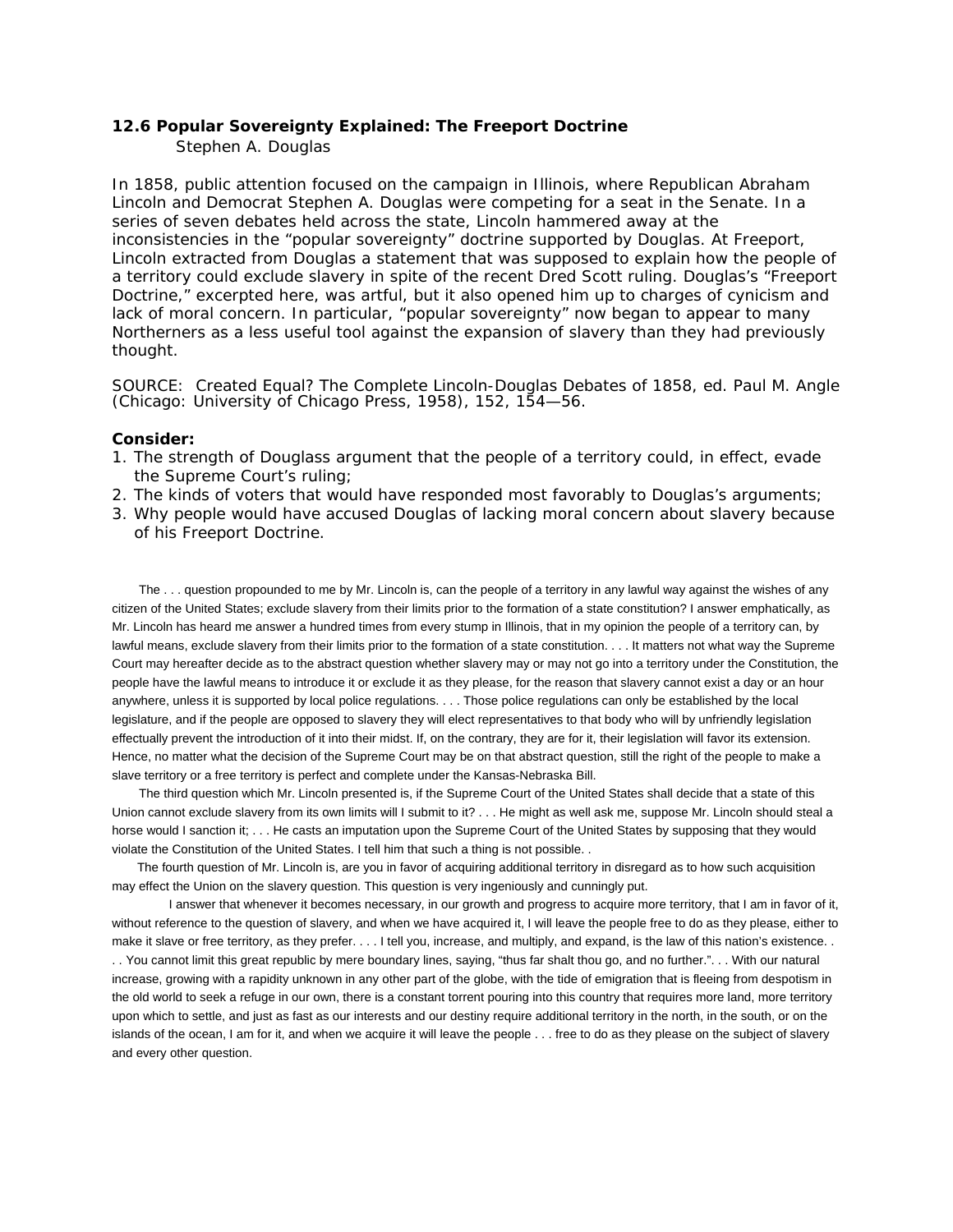### **12.7 The Republican Party and the Race Question**  Eric Foner

Some abolitionists believed in absolute equality of the races, but many of those who opposed slavery and its extension to the territories shared, to one degree or another, racist assumptions similar to those held by advocates of slavery. Accordingly, the Republican Party, which began as a Northern organization that stood firmly against the spread of slavery, contained a variety of viewpoints on race. In this selection, historian Eric Foner stresses the degree to which Republicans departed from the extreme racist attitudes of their day. He also points out how Lincoln reflected the balance of racial sentiment in the young party.

SOURCE: Eric Foner, Free Soil, Free Labor, Free Men: Ideology of the Republican Party Before the Civil War (New York: Oxford University Press, 1970), 261—62, 280—81, 288, 292— 95.

### **Consider:**

1. Whether the Republican attitudes described were racist;

2. Whether the movement favoring colonization of American blacks in Africa was consistent with the spirit of the Constitution and of the Declaration of Independence.

 Like the Democrats, Republicans often made use of electoral appeals which smacked of racism, and some historians have interpreted this as proof that there existed no fundamental differences between the two parties' racial attitudes. Yet the Republicans did develop a policy which recognized the essential humanity of the Negro, and demanded protection for certain basic rights which the Democrats denied him. Although deeply flawed by an acceptance of many racial stereotypes, and limited by the free labor ideology's assumption that the major responsibility for a person's success or failure rested with himself, not society, the Republican stand on race relations went against the prevailing opinion of the 1850's, and proved a distinct political liability in a racist society.

 In an age which witnessed the voluntary emigration of millions of Europeans to the United States and the constant flow westward of the American population, the idea that black Americans would wis~i to seek a better life in other lands did not seem as impractical as it does today. . . . "Colonization," said George Julian, "is one of the great tidal forces of modern civilization." In many ways, therefore, the plan was a logical product of its times, and in its strange mixture of racism and humanitarianism, imperialism and missionary zeal, it reflected many aspects of the Republican ideology as a whole. But in the end, though the colonizationists must be given credit for their awareness of the immense difficulties of achieving racial justice in this country, their proposal was an attempt to escape from the problem, not to solve it.

While racism and colonization were important elements of the Republican attitude toward the Negro, they were by no means the entire story. Many men entered the Republican party with long histories of support for Negro rights, and many of the areas of the North which gave the Republicans their largest majorities had distinguished themselves in the past by their endorsement of Negro suffrage and opposition to Negro exclusion laws. Even more striking was the large number of Republican leaders who had taken pro-Negro positions earlier in their political careers.

Republicans in Congress had few opportunities to vote Ofl issues of Negro rights in the 1850's but in the instances which did come up, their differences with northern Democrats were clearly demonstrated.